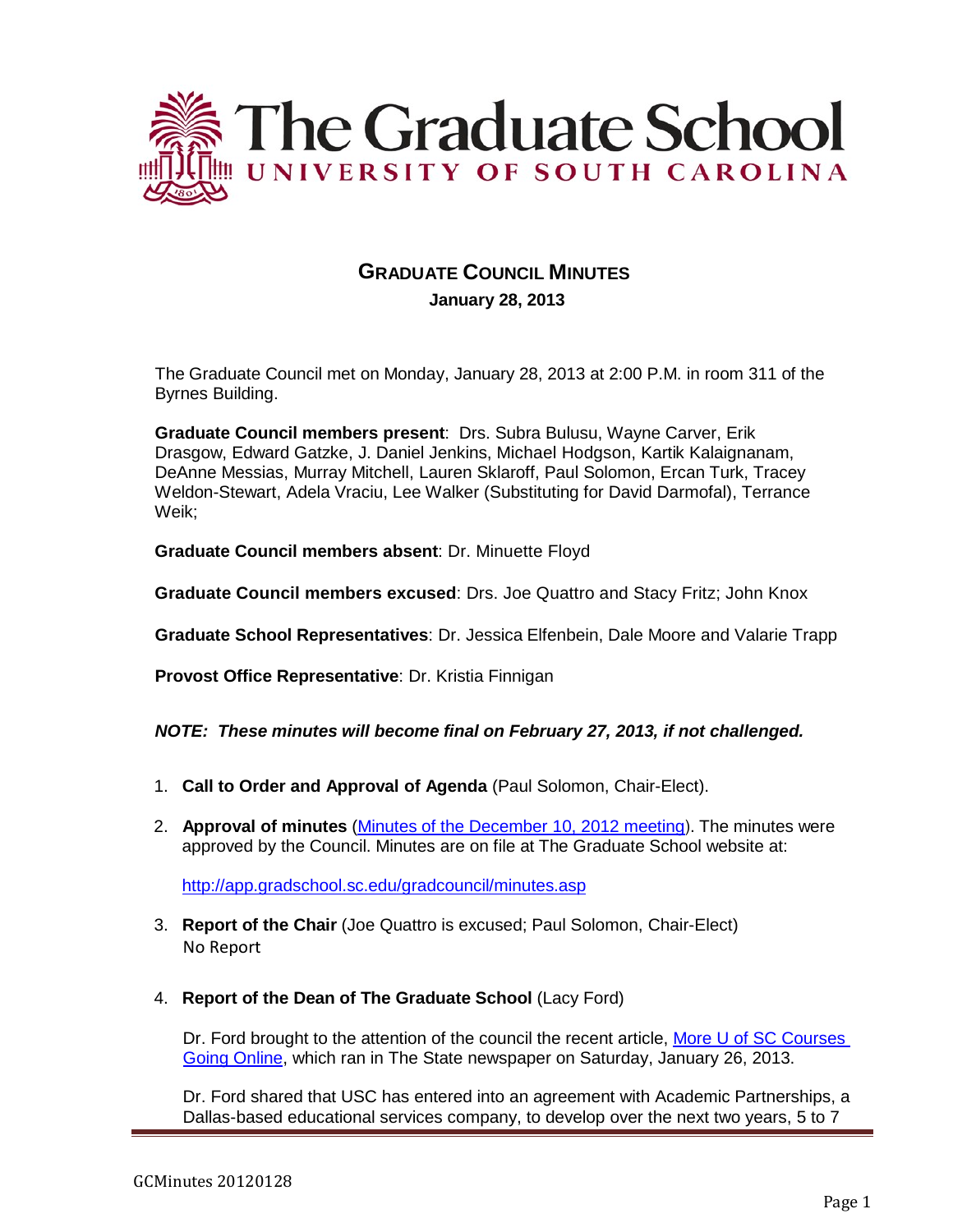asynchronyous, online distance graduate programs. These will be programs that already exist and are approved by CHE and SACS for which the Provost, the Deans of the respective colleges, and Academic Partnerships believe can be effectively presented online and marketed.

Dr. Ford explained that Academic Partnerships will provide curriculum and course design services for fully online courses; plus, marketing, and recruiting and retention services. He stressed that USC maintains full control of the academic content, admissions and the processing of any academic related decision. In return for their services, USC will give Academic Partnerships, approximately, 1/3 of the tuition per each student.

The first program will begin March 18th, 2013.

The programs, which are selected by the Provosts, the Deans of various colleges, and Academic Partnerships, are mostly Masters level within a career oriented market. Programs which have currently been identified are as follows: Engineering Management, two or three programs in the College of Education, Health and Information Management in cooperation with Public Health and Hospitality, and the DNP program for Nurse Practitioners.

Dr. Ford addressed the roles of the Graduate Council and The Graduate School in their relationship with Academic Partnerships in these programs. He stressed that the role of the Graduate Council will remain the same with all programs; except, some programs which have not been previously approved for distance delivery which may require CHE or SACS notification, in consultation with Kris Finnegan. Regarding The Graduate School, the only changes will be the recruiting and retention of the online student pool, and the regular sharing of student information processing. Beginning in spring 2013, the data sharing with Academic Partnerships will be manual; after Banner is implemented, the data sharing will be processed electronically.

Some of the many new program benefits which Dr. Ford shared are the enhancement of the university brand at the Master's level within career oriented markets; simultaneously, there is an anticipated benefit of enhancing the profession and practice in a variety of sectors; the opportunity to enter markets previously conceded to for-profit enterprises; to increase revenue production from graduate programs—this is anticipated to not be transformative, but, to make a contribution. Additional anticipated benefits include the convenience of scheduling for students, the relief of stress in the over-crowded classrooms for faculty, and new in-state employment opportunities while still offering quality degrees.

Dr. Ford stated that no one else in SC is engaged in this type program at graduate level. He explained that USC loses Masters students to online programs. Some of the universities benefiting from similar online initiatives are North Carolina, Cincinnati, Louisiana and New Hampshire. He stressed that the proof will be in the results.

Dr. Ford opened the discussion to questions from Graduate Council members.

Dr. Messias stated that the DNP, Doctorate of Nursing Practice, is already an online program. She asked if these courses will be turned over to the Academic Partnership program.

Dr. Ford responded that the market for Academic Partnerships is new students; however, their goal is to help USC retain current students while recruiting new students. He added that their recruitment benefits involve advertising, direct mail, visitation to health care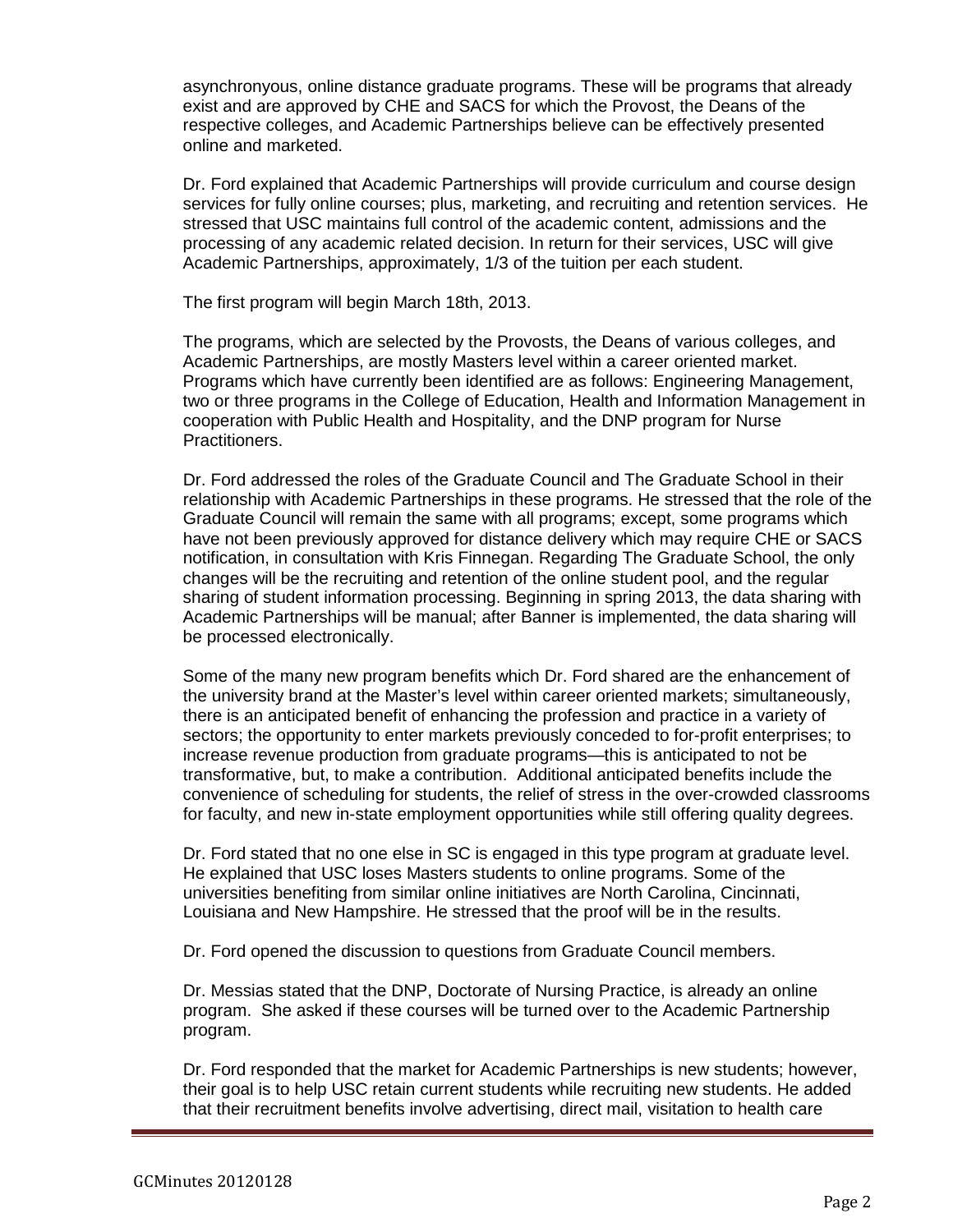facilities, and phone calls in order to point the students toward the university.

Dr. Drasgow announced the USC School of Education is recognized as ranking fifth in the country in the most recent US & World News Report of "Best Online Graduate Education Programs". This comment was acknowledged and appreciated by Dr. Ford and the Graduate Council. For more information, please follow the link below.

<http://www.usnews.com/education/online-education/education/rankings>

Dr. Messias asked if the recruitment by Academic Partnerships is for online courses only.

Dr. Ford responded, yes.

Dr. Weik asked if Academic Partnerships have guidelines and restrictions regarding the online marketing and the website continuity with the current USC websites.

Dr. Ford responded yes. He explained that the approved USC templates will be maintained and approved by USC Communications who will be "working together" with the communications department at Academic Partnerships. Eventually, it is anticipated that Academic Partnership personnel will eventually be on campus (paid by Academic Partnerships) to support their work.

Dr. Elfenbein clarified that Academic Partnerships will be invisible to students.

Dr. Weldon-Stewart asked if the new programs involve existing faculty.

Dr. Ford replied yes, stating that they are not anticipating using adjunct faculty except where existing adjunct faculty are being used already. He continued that course content will be determined by faculty and USC but compensation decisions will be handled by deans of respective colleges.

Dr. Ford stated that the issue of compensation is not a simple directive at this point.

Dr. Hodgson asked who owns the course content of the online courses.

Dr. Ford stated that the university owns the content. The contracts between the university and Academic Partnerships are explicit regarding intellectual property ownership.

Dr. Gatzke stated that the Engineering Spring II Semester is an 8 week accelerated term. He asked if students and faculty are already in place.

Dr. Ford responded that Academic Partnerships has faculty in place and is marketing "as we speak" for students. He suggested that the course will appeal to SC corporations who employ engineers.

Dr. Turk asked how to make this initiative sound appealing to faculty who highly value the classroom experience.

Dr. Ford suggested the argument would be the opportunity to work at one's own pace by creating a more flexible schedule, potential increases in salary opportunities, not having to compete for classroom space, and shared funds from the tuition pool to benefit faculty research and travel.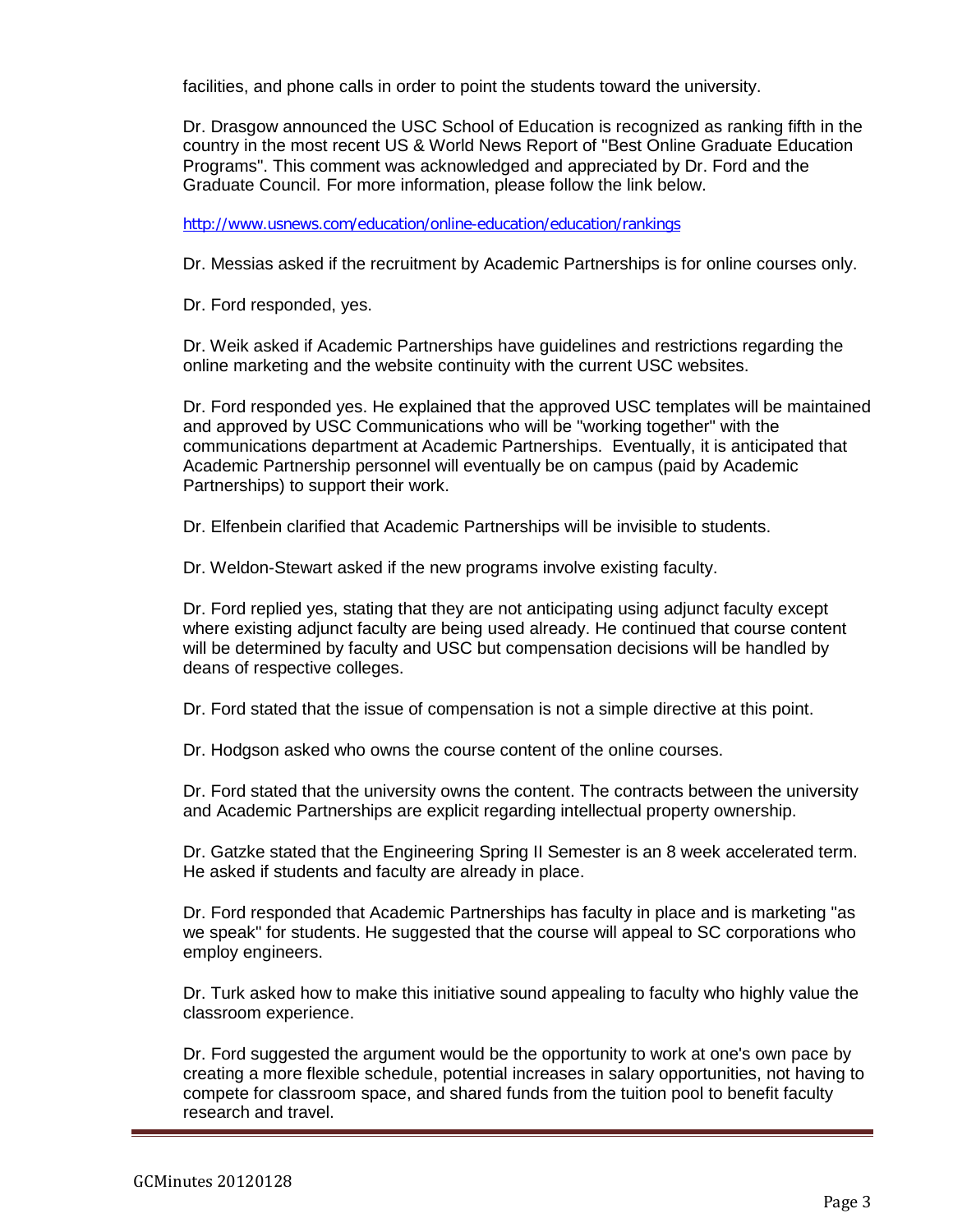Dr. Sklaroff asked how the several online degree programs would be staffed—especially in light of class sizes that might not be limited by physical space. She expressed concern for the added burden of grading materials in a timely fashion for large classes.

Dr. Ford suggested, as an example, that the pool of assistantships might be expanded to support faculty with large class sizes. This would be a negotiated set of terms between faculty teaching specific courses and department chairs and/or deans.

Dr. Gatzke asked if a number has been determined regarding tuition returns shared between the colleges and Academic Partnerships.

Dr. Ford said that the number is not yet determined. He stated that the undergraduate component of this endeavor through Palmetto College should begin marketing in the next 2 to 3 weeks and will include 7 degree programs.

Dr. Sklaroff asked how the student number increase is envisioned to date.

Dr. Ford stressed that the goal is not to turn a 200 student class into a 2000 student class.

Dr. Ford thanked everyone for the valid questions.

5. **Report of the Associate Dean / Secretary of the Graduate Council** (Murray Mitchell)

Dr. Mitchell reminded everyone to "sign-in" for the meetings each month.

Dr. Mitchell advised that a student petition has been submitted to the Petitions and Appeals Committee and will be forwarded to Dr. Drasgow.

Dr. Mitchell shared that the Policies and Practices Committee asked that he explain more fully the military personnel policy on campus. He advised that this is a responsibility of the Bursar's Office. The policy has various guidelines at the undergraduate level but is less defined at the graduate level. He is still waiting for additional clarifications from the Bursar's Office.

Dr. Mitchell addressed a Policies and Practices question regarding Grade Changes, Form AS 301. He noted that this process is largely handled by department chairs at the undergraduate level, rather than by a committee of the Faculty Senate—a change made in 1999. He suggested that when a bit more history is uncovered regarding related issues, that the Policies and Practices committee would be receiving a charge to consider the practice at the graduate level (vs. requiring a signature from The Graduate School).

Dr. Mitchell addressed the practice of "place holders" and amendments for new Programs of Study. He would like to explore having guidance from Policies and Practices for more flexibility in identifying electives rather than specifying each particular course, and then having multiple groups processing many adjustments to programs of study.

Dr. Mitchell advised that a manual for Graduate Council members to reference various Grad Council committees, authorities and responsibilities, which has been revised as of June 2012, can be found on the Grad Council web page.

Dr. Mitchell asked that the Grad Council members expecting to "cycle off" in spring 2013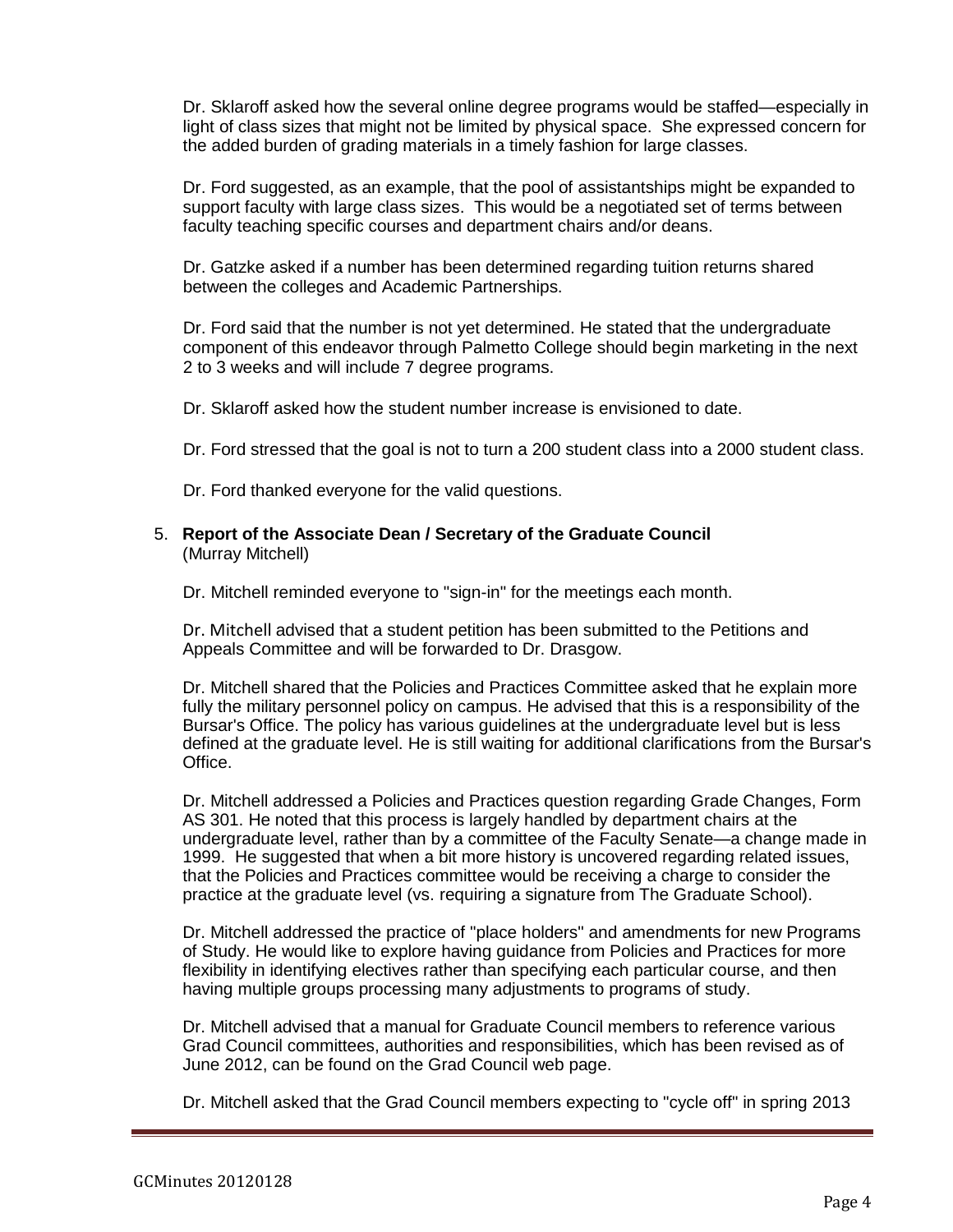submit nominations for new council members. He shared that the Grad Council is made up of 18 faculty members of which 9 are elected and 9 are nominated. He suggests that the nominees should be those who are interested and enthusiastic about the Grad Council duties.

- 6. **Report of the Graduate Student Association Representative** (John Knox is excused) No Report
- 7. **Report of the Academic Policy and Practices Committee** (Paul Solomon) No Report
- 8. **Report of the Committee on 500/600 Level Courses, Distance Education and Special Courses** (Murray Mitchell)

# **500 / 600 LEVEL COURSES**

#### **New Course Proposals**

| ANTH 535        | <b>Public Archaeology</b>                      |
|-----------------|------------------------------------------------|
|                 |                                                |
| ANTH 536        | <b>Public Archaeology</b>                      |
| BIOL 571        | [=ENVR 571] Conservation Biology               |
| <b>ENVR 571</b> | [=BIOL 571] Conservation Biology               |
| HPEB 653        | <b>Nutrition Assessment and Counseling</b>     |
| LATN 540        | Renaissance Latin                              |
| <b>HRTM 521</b> | Revenue Management in the Hospitality Industry |
|                 |                                                |

# **Course Change Proposals**

| <b>BIOL 536</b> | [MSCI 536] Ichthyology |
|-----------------|------------------------|
| <b>MSCI 536</b> | [BIOL 536] Ichthyology |

# 9. **Fellowships and Scholarships Committee** (Wayne Carver)

Dr. Carver reported the first deadline for nominations for the Fellowships and Scholarships Committee has passed; and, resulted in 28 nominees which have been uploaded to GMS for review. He reminded Council of the Fellowships and Scholarships meeting on March 8th, 2013.

10. **Report of the Science, Math, and Related Professional Program Committee** (Edward Gatzke)

# **COLLEGE OF ARTS AND SCIENCES** *College of Nursing*

#### **Course Change Proposal/Bulletin Change APPROVED**

- From: [NURS J 793 Advanced Practice Practicum](http://gradschool.sc.edu/facstaff/gradcouncil/2012/NURS%20J%20793%20Advanced%20Practice%20Practicum%20CCP%20_Redacted.pdf) (1-4 variable) Advanced Practice Practicum Supervised field study in advanced practice nursing. Seminars on related topics.
- To: NURS J 793 Advanced Practice Practicum for Emphasis Area: Primary Care (3-4 variable) Advanced Practice Practicum for Emphasis Area: Primary Care Supervised field study in advanced practice nursing for primary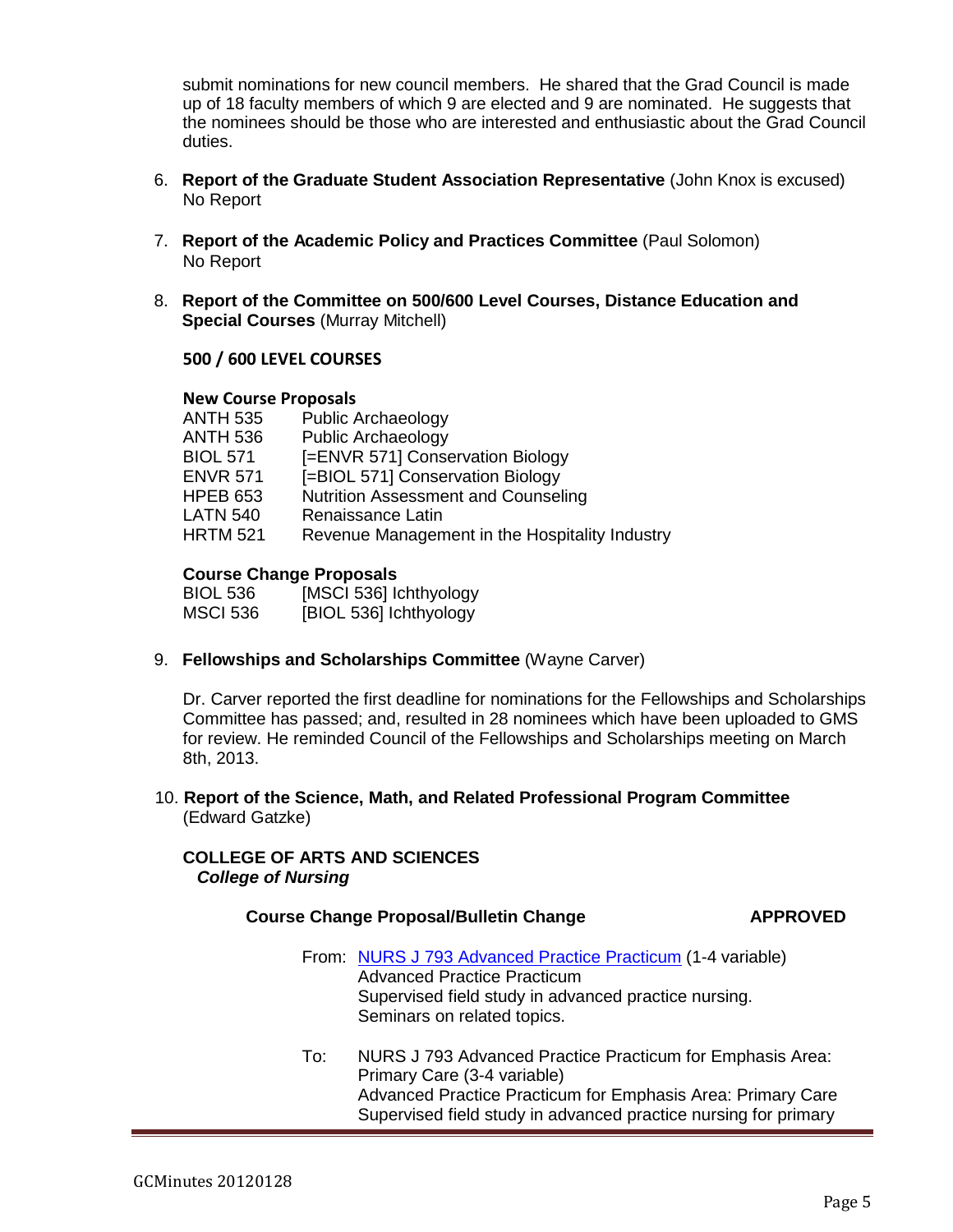No Change.

[Effective Term: Spring 2013]

# **Course Change Proposal <b>APPROVED**

- From: [SLIS 704 Intro to Management of Libraries, Media Centers, and](http://gradschool.sc.edu/facstaff/gradcouncil/2012/SLIS%20704%20Intro%20to%20Management%20of%20Libraries,%20Media%20Centers,%20and%20Information%20Agencies%20CCP_Redacted.pdf)  [Information Agencies](http://gradschool.sc.edu/facstaff/gradcouncil/2012/SLIS%20704%20Intro%20to%20Management%20of%20Libraries,%20Media%20Centers,%20and%20Information%20Agencies%20CCP_Redacted.pdf) (3)
- To: SLIS 704 Introduction to the Management of Libraries, School Libraries, and Information Agencies (3)

[Effective Term: Spring 2013]

#### **Course Change Proposal <b>APPROVED**

- From: [SLIS 529 Special Topics in Library, Information, and Media](http://gradschool.sc.edu/facstaff/gradcouncil/2012/SLIS%20529%20Special%20Topics%20in%20Library,%20Information%20and%20Media%20Services%20CCP_Redacted.pdf)  [Services](http://gradschool.sc.edu/facstaff/gradcouncil/2012/SLIS%20529%20Special%20Topics%20in%20Library,%20Information%20and%20Media%20Services%20CCP_Redacted.pdf) (3)
- To: Special Topics in Library and Information Studies (3)

[Effective Term: Spring 2013]

# **Course Change Proposal <b>APPROVED**

From: [SLIS 721 Seminar in School Media Programs](http://gradschool.sc.edu/facstaff/gradcouncil/2012/SLIS%20721%20Seminar%20in%20School%20Media%20Programs%20CCP_Redacted.pdf) (3)

To: Seminar in School Library Programs (3)

# care patients (pediatric, adult, and gerontological) across the delivery continuum. Seminars on related topics.

[Effective Term: Spring 2013]

11**. Report of the Humanities, Social Sciences, Education, and Related Professional Programs Committee** (J. Daniel Jenkins)

### **COLLEGE OF MASS COMMUNICATION AND INFORMATION SCIENCE** *SCHOOL OF LIBRARY AND INFORMATION SCIENCE*

#### **Academic Programs Actions / Bulletin Change**  $\blacksquare$  **APPROVED**

From: [Master of Library and Information Science](http://gradschool.sc.edu/facstaff/gradcouncil/2012/CMCIS%20SLIS%20Master%20of%20Library%20and%20Information%20Science%20APA%20BC_Redacted.pdf) (36)

There is NO mention of the thesis option in the current Graduate Bulletin; however, when SLIS adopted the professional portfolio as the comprehensive assessment for ALL students in the Master of Library and Information Science, the thesis option was never OFFICIALLY removed as an option.

The Faculty of SLIS wants to make sure that this option is not listed anywhere, so to that end submits this formal action.

To: Master of Library and Information Science (36)

Page 6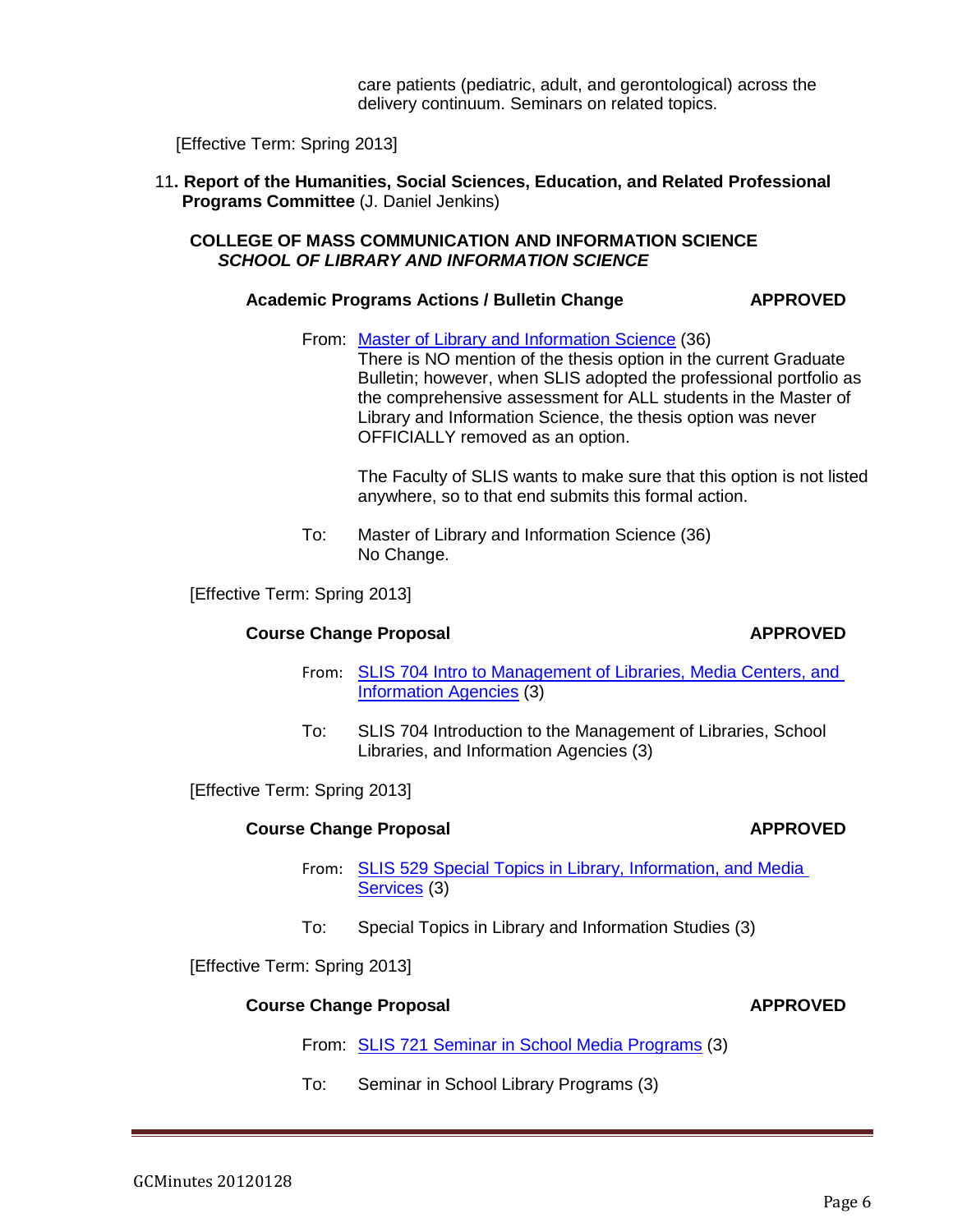# **New Course Proposal and APPROVED**

[SLIS 810 Human Information Interactions and Cultural Institutions](http://gradschool.sc.edu/facstaff/gradcouncil/2012/SLIS%20810%20Human%20Information%20Interactions%20and%20Cultural%20Institutions%20NCP_Redacted.pdf) (3) Explores libraries and other cultural institutions as lifelong educational environments where complex human interactions take place.

Over the past two years, the promising intersection of cultural organizations has been a topic of strong interest to practitioners and scholars associated with these institutions. This course introduces the interdisciplinary framework, social perspectives, and research methods required to development an understanding of this intersection, the changes that will be required as new technologies alter the way that people engage with these institutions, and the challenges that have begun to emerge as their boundaries become less defined. This type of interdisciplinary framework is needed to address these topics and address both the human information needs that impel cultural institutions and the steps and strategies by which these needs may be recognized and resolved in these information rich environments.

Prerequisites/Corequisites: Permission of the instructor

[Effective Term: Fall 2013]

# **New Course Proposal and APPROVED**

### [SLIS 811 Technologies in Cultural Institutions](http://gradschool.sc.edu/facstaff/gradcouncil/2012/SLIS%20811%20Technologies%20in%20Cultural%20Institutions%20NCP_Redacted.pdf) (3)

Explores concepts related to current technologies used in cultural institutions.

This course provides an opportunity for doctoral students to explore the issues associated with the implementation, evaluation and management of various technologies found in cultural institutions. Students will gain practical experience working with different technologies through class demonstrations and will be exposed to different technical environments via class field trips.

[Prerequisites/Corequisites: Permission of the instructor]

[Effective Term: Fall 2013]

#### **SCHOOL OF MUSIC** *Degrees in Music*

# **Bulletin Change APPROVED**

From: [Doctor of Musical Arts](http://gradschool.sc.edu/facstaff/gradcouncil/2012/MUSIC%20Doctor%20of%20Musical%20Arts%20Degrees%20except%20DMA%20Voice%20Performance.pdf) (48)

Degree Requirements

Prior to taking any graduate music study, all doctoral students must take the Graduate Music Diagnostic Examination and, early in their studies, complete all deficiencies and required courses resulting from the exam. Doctoral students must be admitted to degree candidacy no later than the completion of the equivalent of two semesters of full-time study (12 credits total for graduate assistants and 18 credits total for others) and must complete a minimum of 48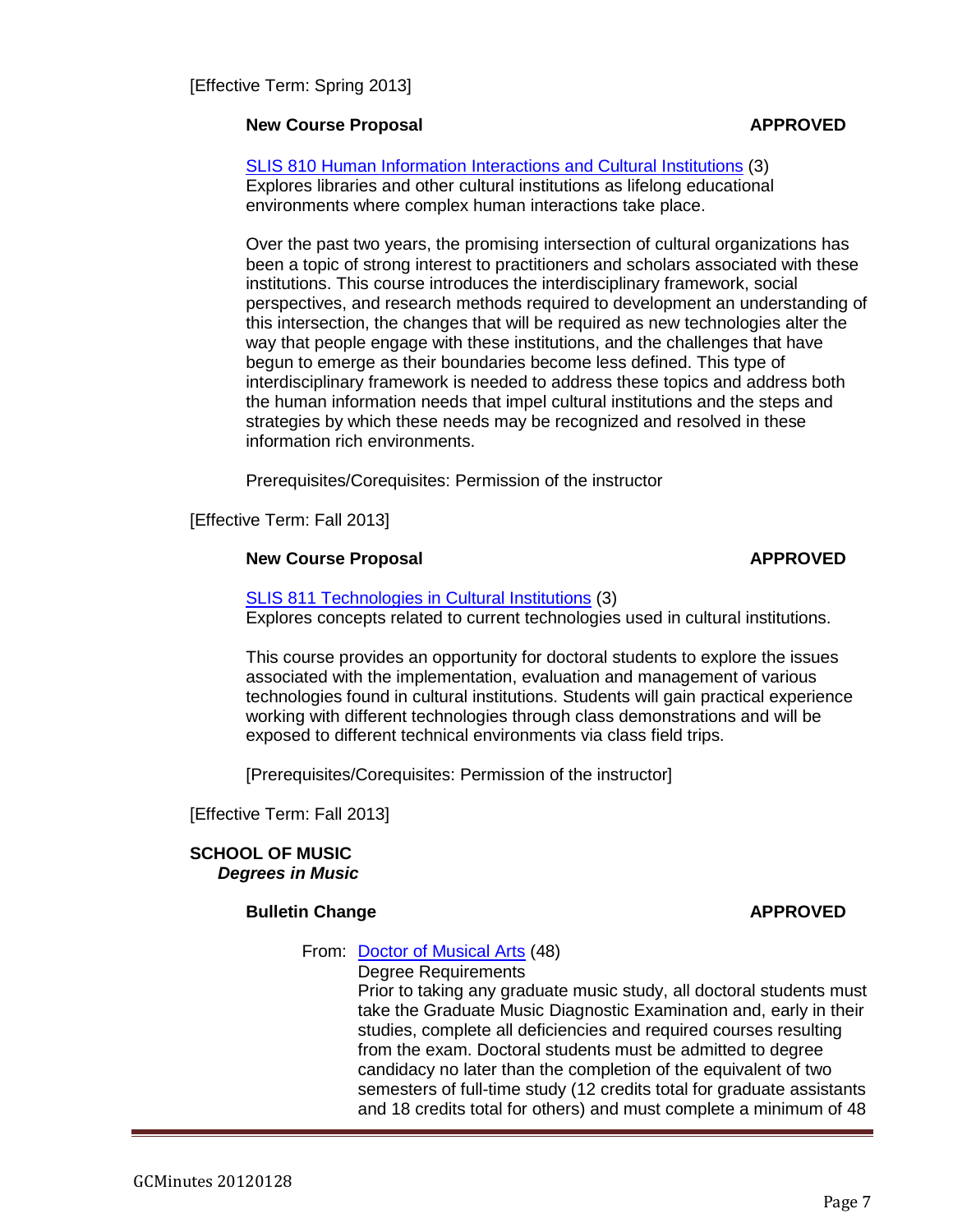credit hours of graduate work past the master's degree. At least 18 of the credit hours must be completed as part of doctoral residency (18 approved credits taken within a span of three consecutive semesters, with at least one semester being spent in full-time study on the Columbia campus). The residency requirement for D.M.A. students in composition consists of a minimum of four full-time semesters of study on the Columbia campus, three of which must be consecutive. Prior to the scheduling of the comprehensive examination, degree candidates must have satisfied reading proficiency in a foreign language. Candidates for the D.M.A. must also complete written comprehensive examinations in the major area (and any minor area) as well as an oral comprehensive examination that covers the major area, music history/literature, music theory, and any doctoral minor. In addition, degree candidates must complete a dissertation or dissertation requirement, as follows: those in conducting or performance must present four full recitals and submit a research document; candidates in composition must complete a dissertation consisting of a musical work of major proportions and a research document; and candidates in piano pedagogy must complete a written dissertation or present two recitals and complete a written treatise. The final doctoral requirement is the successful oral defense of the dissertation or dissertation requirement. Specific program requirements are listed online

# To: Doctor of Musical Arts (48)

Degree Requirements

Prior to taking any graduate music study, all doctoral students must take the Graduate Music Diagnostic Examination and, early in their studies, complete all deficiencies and required courses resulting from the exam. Doctoral students must be admitted to degree candidacy no later than the completion of the equivalent of two semesters of full-time study (12 credits total for graduate assistants and 18 credits total for others) and must complete a minimum of 48 credit hours of graduate work past the master's degree. At least 18 of the credit hours must be completed as part of doctoral residency (18 approved credits taken within a span of three consecutive semesters, with at least one semester being spent in full-time study on the Columbia campus). The residency requirement for D.M.A. students in composition consists of a minimum of four full-time semesters of study on the Columbia campus, three of which must be consecutive. Prior to the scheduling of the comprehensive examination, degree candidates must have satisfied reading proficiency in a foreign language or completed an advisor-approved research course. Candidates for the D.M.A. must also complete written comprehensive examinations in the major area (and any minor area) as well as an oral comprehensive examination that covers the major area, music history/literature, music theory, and any doctoral minor. In addition, degree candidates must complete a dissertation or dissertation requirement, as follows: those in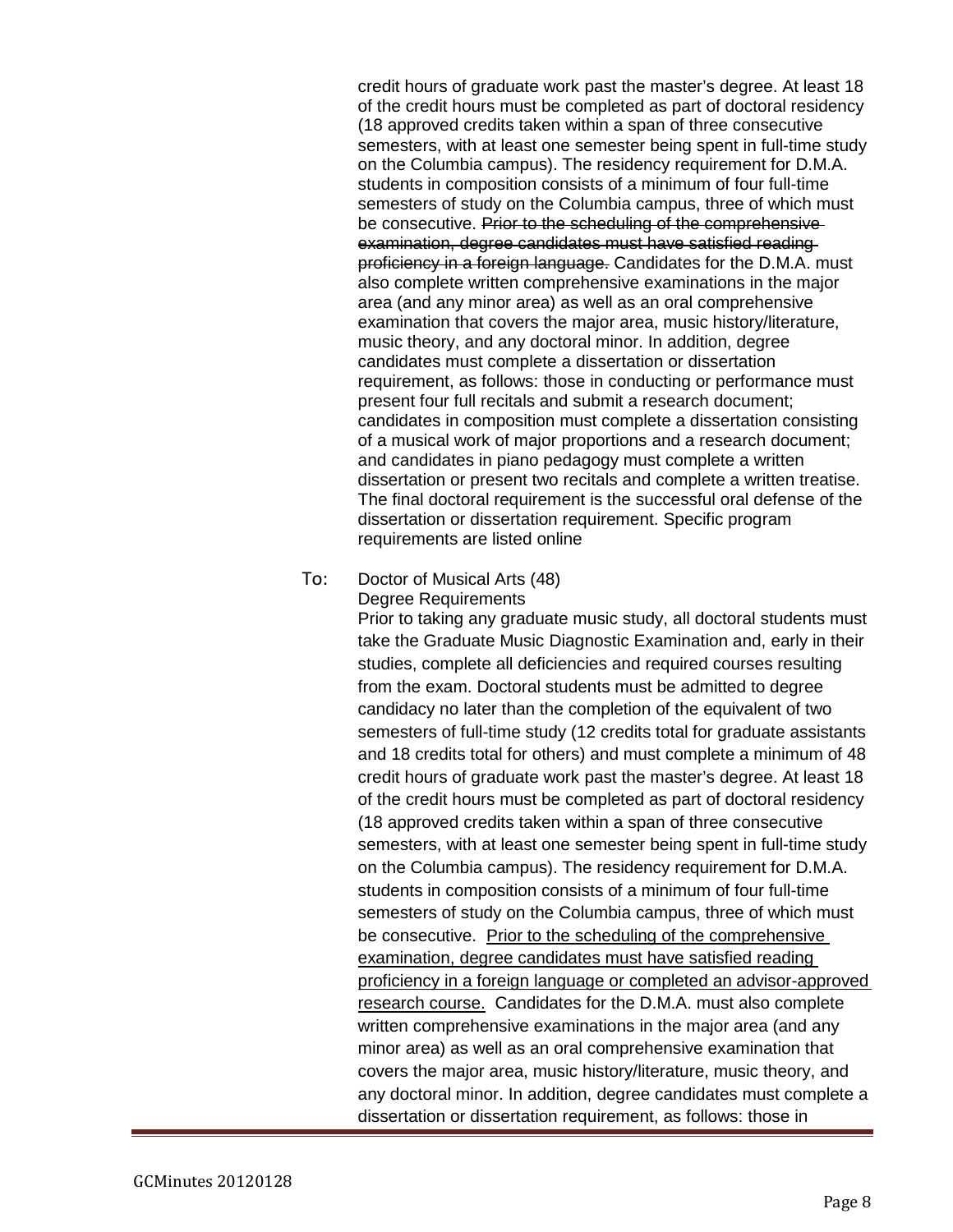conducting or performance must present four full recitals and submit a research document; candidates in composition must complete a dissertation consisting of a musical work of major proportions and a research document; and candidates in piano pedagogy must complete a written dissertation or present two recitals and complete a written treatise. The final doctoral requirement is the successful oral defense of the dissertation or dissertation requirement.

# [Effective Term: Fall 2013]

- 12. **Report of the Petitions and Appeals Committee** (Erik Drasgow) No Report
- 13. **Other Committee Reports** No Report
- 14**. Old Business** No Report

# 15. **New Business**

Dr. Elfenbein announced the first [Graduate School Newsletter](http://gradschool.sc.edu/docs/newsletterspring.pdf) may be viewed online; and, a new Assistant Director of Recruitment, Data and Special Events, Wright Culpepper, has joined the department. She shared that Wright will be the "point person" for Grad Student Day which is Friday, April 12th, 2013. A new component for Grad Student Day will be a 3 minute dissertation and thesis speech competition for which there will be training.

Dr. Elfenbein asked that Grad Council members mark their calendars for this date to share in the activities and to participate as judges.

Dr. Elfenbein asked that, if council members had not yet "liked us" on Facebook, to please do so. She asked that council members spread the word of the social media networking by The Graduate School since it is a valuable source of sharing news and funding opportunities that may be particularly of use to students.

# 16. **Good of the Order**

No Report

# 17. **Adjournment**

The meeting adjourned at 3:01pm

# **Murray Mitchell, Secretary**

cc: President Harris Pastides Vice Provost & Dean of Graduate Studies Lacy Ford Provost Michael Amiridis Deans Department Chairs Graduate Directors